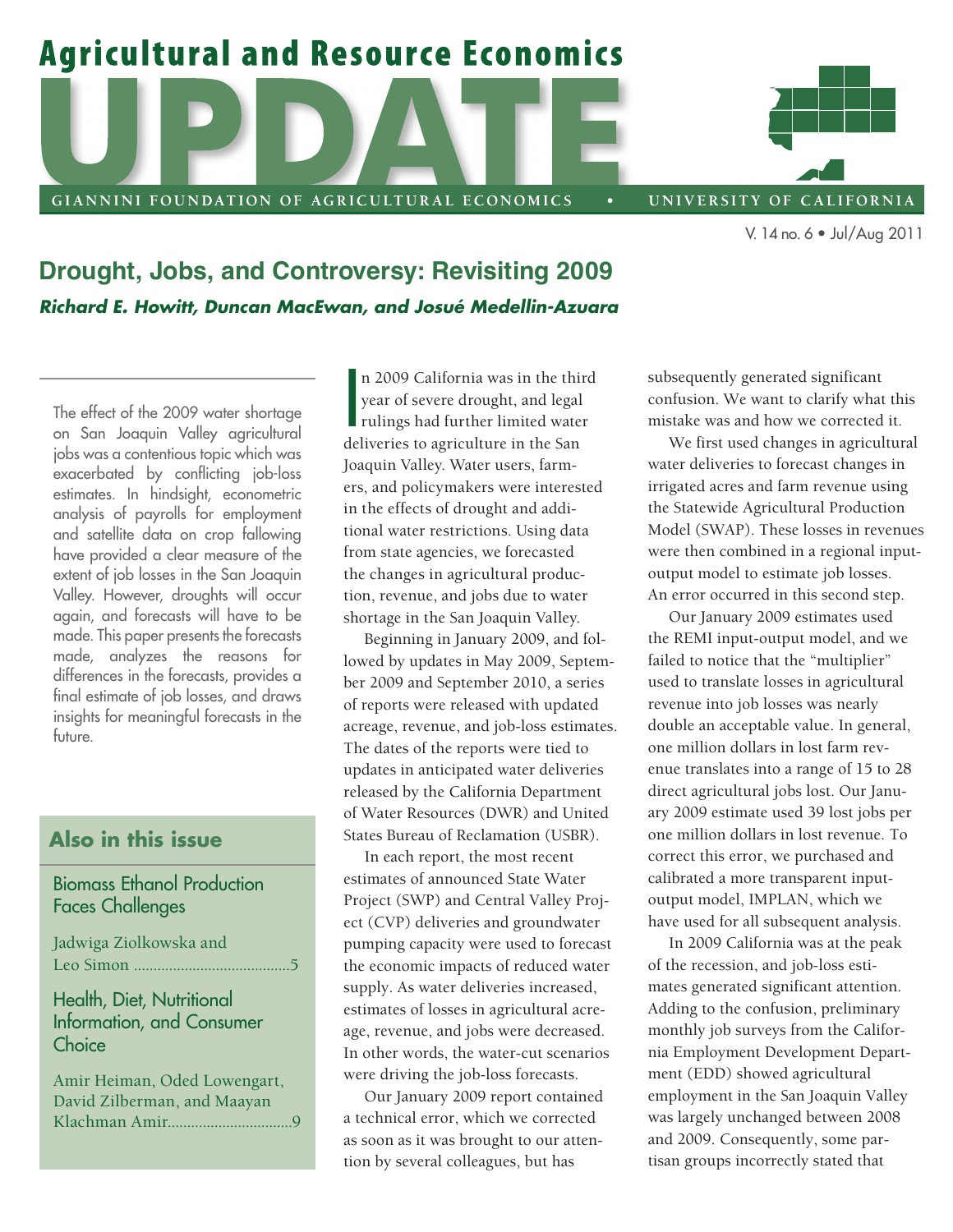there were no jobs lost due to water shortage in the San Joaquin Valley.

There are two problems with using preliminary employment survey data to forecast job losses. First, the preliminary data are prone to survey error, which we have discussed in other reports, and are subject to revision. Although the initial estimates showed no change in jobs, the revised estimates, released nearly a year after the drought in 2010, showed 9,800 agricultural jobs lost in the San Joaquin Valley.

Second, and more important, a change in month-over-month employment across years does not provide a basis to assert causality, and is difficult to interpret due to the likely presence of confounding factors. Finally, we note that surveys are not useful in forecasting because they rely on observed (i.e., past) data.

Agricultural production forecasts using the SWAP model rely upon a deductive method to estimate production and revenue changes due to water shortage. When linked to a properly specified input-output model, job losses can also be forecasted. While the payroll data provide a valuable retrospective benchmark, they arrive too late to influence current water policy, which requires forecasts of job and income impacts in real time.

In this article, we review the job-loss estimates based on SWAP and IMPLAN model results, and compare them to EDD job-loss surveys, and show how changes in water deliveries changed forecasts. We conclude by discussing the usefulness of SWAP for forecasting drought effects and compare results to a recent econometric analysis.

#### Forecasting Agricultural Production: An Overview of SWAP Estimates

SWAP is a mathematical model of California agriculture which exactly replicates a base year of input use and crop production. When faced with water shortages, farmers respond by

fallowing land, deficit irrigating crops, pumping additional groundwater, and shifting to less water-intensive crops. All of these activities reduce agricultural profits. Additionally, groundwater is the most expensive source of water in most regions, thus additional pumping further reduces profits. Fundamentally, agricultural production modeling is based on a clear causal link between water and acres, and acres and revenue. Revenue is then linked to jobs using the IMPLAN input-output model.

We published four forecasts based on the SWAP and IMPLAN models, including three during the drought in January, May and September 2009, and a retrospective assessment in September 2010. We used the most accurate water-supply information available at the time, from the SWP and CVP, regional groundwater pumping capacities and regional local surface water supplies, to produce each forecast. We used this information to forecast the expected change in agricultural production and, as water deliveries increased and late season rains occurred, forecasts of impacts decreased.

The first forecast was released in January of 2009 by Howitt, MacEwan, and Medellin-Azuara. At the time, the best available data forecasted CVP and SWP deliveries of zero and 10%, respectively, with local surface supplies at 1991 levels. Data on groundwater pumping capacity was not available at the time, thus we ran the model over a range of capacities between zero and 100% pumping increases. The combined effect was an average total water shortage to the entire San Joaquin Valley of 29%. We estimated revenue losses in the San Joaquin Valley between \$1.4 and \$1.6 billion, with between 650 and 700 thousand acres fallowed. The corresponding estimate of job losses fell between 30 and 40 thousand.

Howitt, Medellin-Azuara and Mac Ewan released a second forecast in May of 2009, and a third forecast in

September 2009 with more technical details. Between January and May, SWP and CVP water deliveries were increased from zero to 40% and 10% of normal, respectively. DWR completed an analysis of groundwater pumping capacity and found that some regions in the San Joaquin Valley could increase pumping, in the short term, by up to 400%—well in excess of previous estimates. The combined effect was a total water shortage to the entire San Joaquin Valley of 21%. We estimated revenue losses to be \$710 million, with less than 450,000 acres fallowed. The corresponding estimate of job losses was 21,000.

Michael et al. released a fourth report in September of 2010. In this analysis, we had the luxury of observing the actual water-supply situation in 2009. The most striking finding was that over 500,000 acre-feet of known water transfers took place in 2009, which served to significantly offset some of the localized effects of the drought. Additionally, east-side local surface water supplies were higher than the anticipated 1991 levels due to late season rains. The combined effect resulted in water-supply reduction of 11%, about half of the best available predictions for the last forecast estimate in September 2009. As a result of the better-than-anticipated water supply, revenue losses, fallowed acres, and job losses were lower than previously forecasted. We estimated revenue losses of \$370 million, with less than 270,000 acres fallowed. The corresponding estimate of job losses was 7,500.

#### An Overview of EDD Surveys

EDD uses a two-part process to collect farm employment data. During the year, they perform monthly surveys which are finally verified a year later when payroll data become available. Employment surveys serve as an important benchmark for retrospectively checking the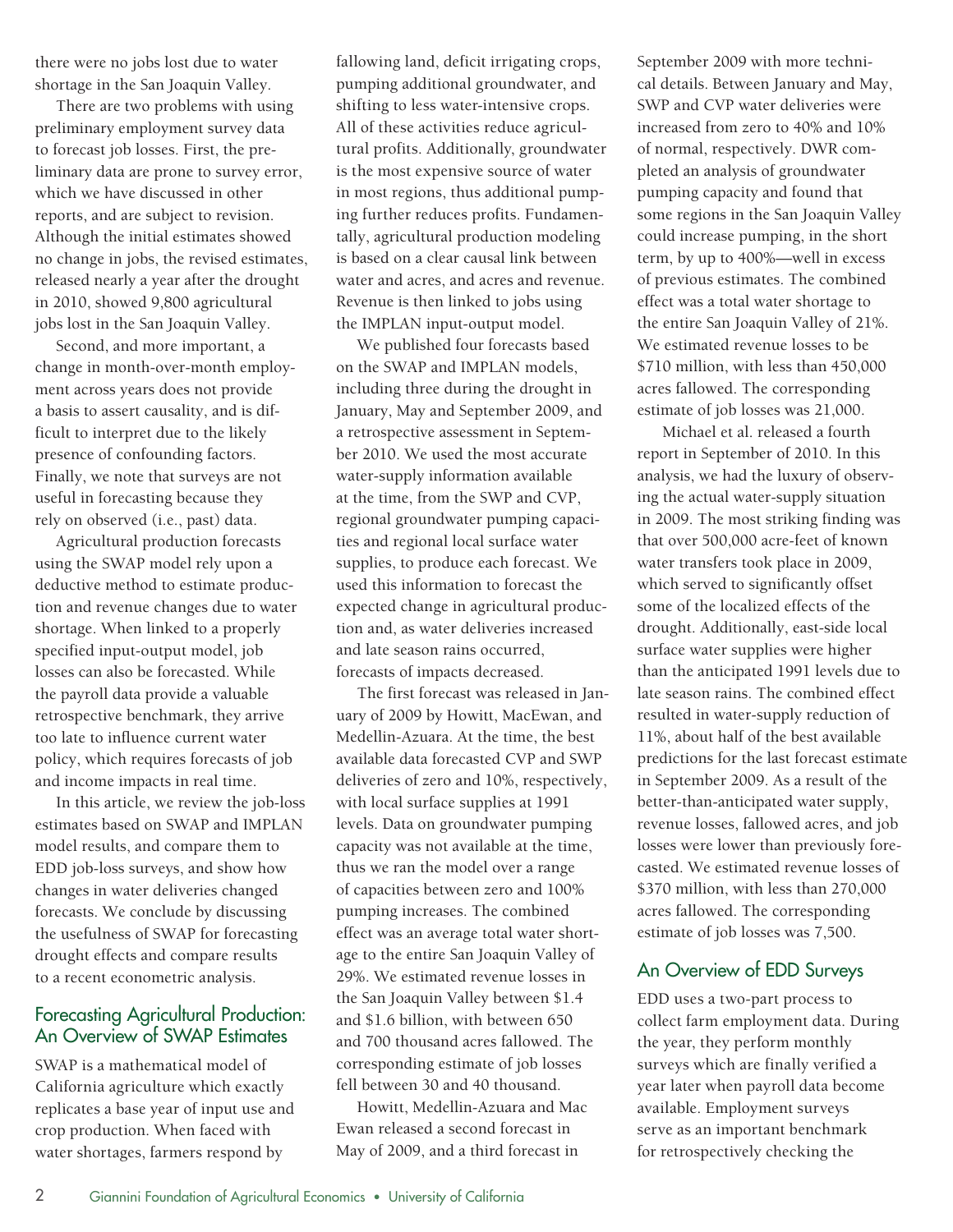accuracy of forecasts. Comparing monthly changes in jobs across years may estimate the change in employment, but not the reason why the number of jobs changed.

total agricultural jobs in the San Joathe sampling frame is changed by outside factors. The California EDD releases monthly surveys of jobs across indus- 155,000 tries in California, and we focused on quin Valley. Initial survey releases showed significant positive job growth in agriculture during 2009, even when fallowing was increasing and the drought was anticipated to be worse than realized. EDD surveys are the product of a constant sampling procedure that is subject to significant bias if

According to the EDD, if someone worked for an agricultural  $\qquad \qquad$  -5,000 employer for any period, longer than one hour, during the week that contains the 12th day of the month, the EDD counts that person as an employed farm worker for that month. This method will work well, as long as there are no rapid changes in the pool of potential workers.

However, farm worker supply increased in 2009 due to a downturn in construction, and at the same time worker demand decreased due to drought, thereby increasing competition for existing agricultural jobs. Due to the seasonal nature of farm jobs, this translated into shorter periods of employment. For example, with extra workers available, a farm manager who might have hired one worker for three days may instead hire three workers for one day. Consequently, total employment as reported by EDD would increase from one worker to three workers for that week although, in reality, total farm work performed and wages paid could have decreased.

Initial survey data released by EDD, which showed an increase in San Joaquin Valley agricultural employment of 3,000 jobs between 2008 and 2009



during the growing season, were subsequently revised to show losses of 9,800 jobs during this period. Even with severe drought and an increase in fallowed acres, the initial EDD surveys were detecting job growth. This anomaly generated significant controversy, as partisan groups suggested that model-based estimates of job losses were false. It was not until September 2009 that the EDD released revised data showing 5,500 jobs lost in the San Joaquin Valley.

#### Comparing EDD and SWAP Results and a Retrospective Assessment

SWAP is a method for forecasting drought effects on agriculture based on water supplies, whereas EDD surveys provide a useful retrospective benchmark. While the payroll data provide a valuable check, they come too late to influence current water policy which requires real-time forecasting of job and income impacts.

Figure 1 summarizes the difference in SWAP forecasts, predicted water cuts, and EDD surveys tabulated by the date when each of the four forecasts was made. EDD initially estimated job growth during the drought. The final estimate was not available until months after the growing season and long after important policy decisions had to be made. In contrast, SWAP and IMPLAN forecasts of job losses were revised down as additional SWP and CVP water was available and additional groundwater pumping took place.

The reason the model forecasts differ is because the available water supply changed during the time intervals between forecasts. An important follow-up question is how well the SWAP model, or agricultural production modeling in general, does when accurate watersupply data are used in the model.

We reviewed crop acreage data, employment surveys, census data, water-transfer data, and satellite images available in September 2010 to retrospectively determine the actual effect of the 2009 drought. We found that the SWAP and IMPLAN models produced accurate measures of job